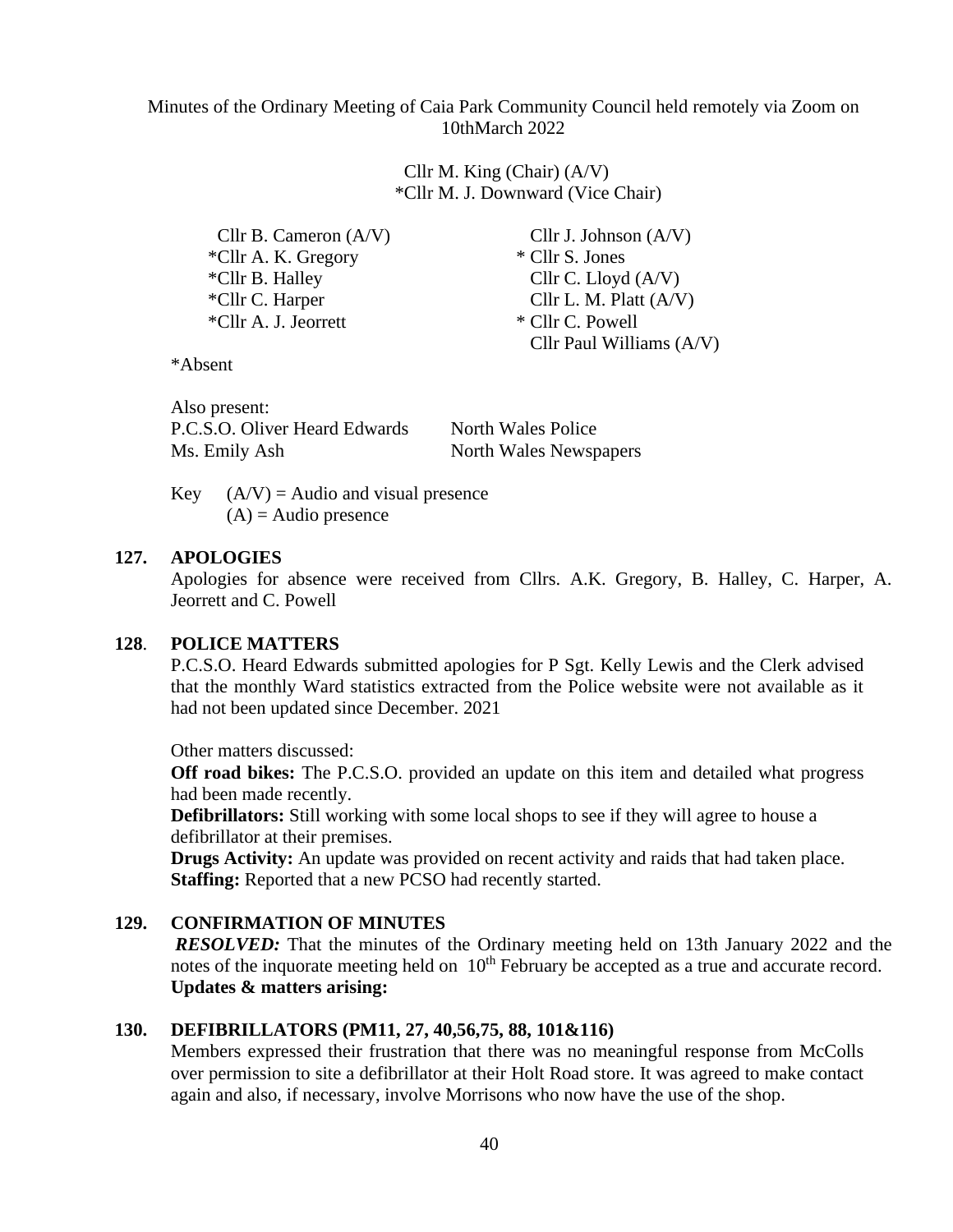# **131. GRASS CUTTING RIVER GWENFRO (PM77, 89, 102, 117)**

It was reported that a meeting had been held with officers of Wrexham CBC and that another meeting was scheduled for  $12<sup>th</sup>$  April 2022

## **132. DECLARATION OF MEMBER'S INTERESTS**

There were no declarations of Members interests.

## **133. MEMBERS REPORTS**

**Cllr B. Cameron –** Reported that the lighting had now been installed on the newly completed footpath running from Kings Mill to Rubery Way and it was expected that the lights would be operational by the end of March.

**Cllr L. Platt –** Reported that the highway at Trevenna Way had been resurfaced and that some of the streetlights at Meadow Lea were not working.

## **134. CORRESPONDENCE**

**(i) Domestic Abuse Safety Unit-** An appeal letter requesting support for the purchase of a mobile unit to visit communities**.** Requesting each of the community councils in Wrexham County Borough to donate £1000. Members felt that whilst combatting domestic violence was important, it was difficult to assess how much impact this proposal would have given the unit was only likely to visit communities once every six weeks. It was agreed to find out more information and possibly invite a representative to address the Council.

(Supplementary received after agenda circulated)

#### **(ii) Service Level Agreement – Play area inspection, repair and maintenance**

The Clerk reported that the service level agreement for 2022/23 had been received with the annual sum being within the budget estimate.

*RESOLVED: To renew the agreement for 2022/23*

#### **(ii) Local Government Pay Award 2021/22**

The Clerk reported that the Local Government NJCpay award for 2021/22 had now been settled at 1.75% which affects five staff.

*RESOLVED: To note the award and implement the new salary points.*

**(iii) Wrexham CBC –** Quote for repairs to vandalised play equipment at Bala Road. (£722.26) *RESOLVED: To have the work undertaken.*

#### **(iv) Wrexham CBC (Play Development)**

Advice of a reduction in charges for 2021/22 by 50% due to W.G. supplementary funding and the award of a £2000 grant following successful application to fund play area repairs - NOTED

# **135. MANDATORY REQUIREMENTS FOR COMMUNITY COUNCIL FROM APRIL/MAY 2022**

The Clerk presented a report outlining new powers and responsibilities coming into force. These included guidance on the general power of competence, requirements for multi locational meetings, participation at meetings and the requirement for the introduction of an annual report and training plan for members and staff.

It was noted that these two measures would be effective from the election of the new Council in May 2022 and would require significant member input.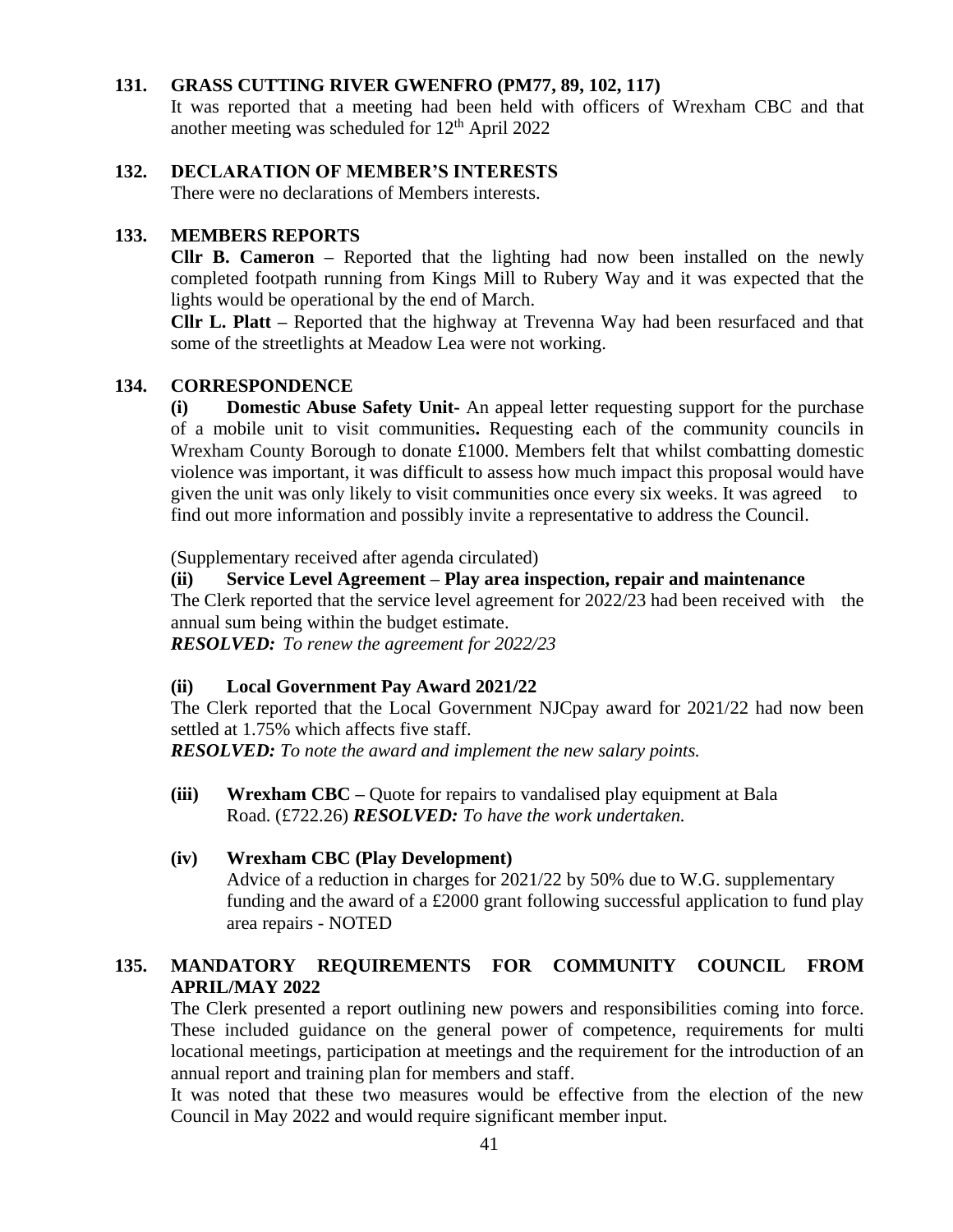# **136. COMMUNITY COUNCIL ELECTIONS**

The Clerk gave a verbal report outlining various key dates and advised that a quantity of nomination packs were now available from the Clerk or directly from the Electoral Office of the County Borough Council.

## **137. PURCHASE OF TREE GUARDS**

The Chair requested that members consider buying three tree guards to protect some newly acquired trees in the Wynnstay Ward. He reported that these could cost, in total, up to £1000. Following discussion, it was *RESOLVED:* To agree to the purchase from the savings made on the play provision SLA. (The Chair to advise the Clerk of the source and purchase details)

# **138. PLANNING APPLICATIONS** *RESOLVED: There were no objections to the following applications*

- **(i) P/2022/0139 6 Hill Rise, Wrexham** Works to trees protected by Tree Preservation Order WMBC 41
- **(ii) P/2022/0137 16 Bryn Estyn Road, Wrexham** Single storey side extension

(Supplementary received after agenda printed)

**(iii) P/2022/0213 Rear of 18-24 Portal Avenue, Wrexham** Demolition of garages

*RESOLVED: That an objection be raised to the following application:*

**(iv) P/2022/0235 Hand Hotel. 85, Holt Road, Wrexham (Community of Acton)** Advertisement consent for digital display sign Object – Potential distraction to passing motorists and the proximity of the busy Hullah Lane junction. Potentially prejudicial to highway safety

Items below circulated by email in February– no objections received (For information)

- **(i) P/2022/0024 Units 3 & 4 Border Retail Park** Erection of 4.8m fence and change of use rear service yard to external garden centre
- **(ii) P/2022/0088 60 Tan y Coed, Wrexham** Formation of vehicular access
- **(iii) P/2022/0093 Pizza Hut, 1 Market Street, Wrexham** Advertisement consent for two illuminated fascia signs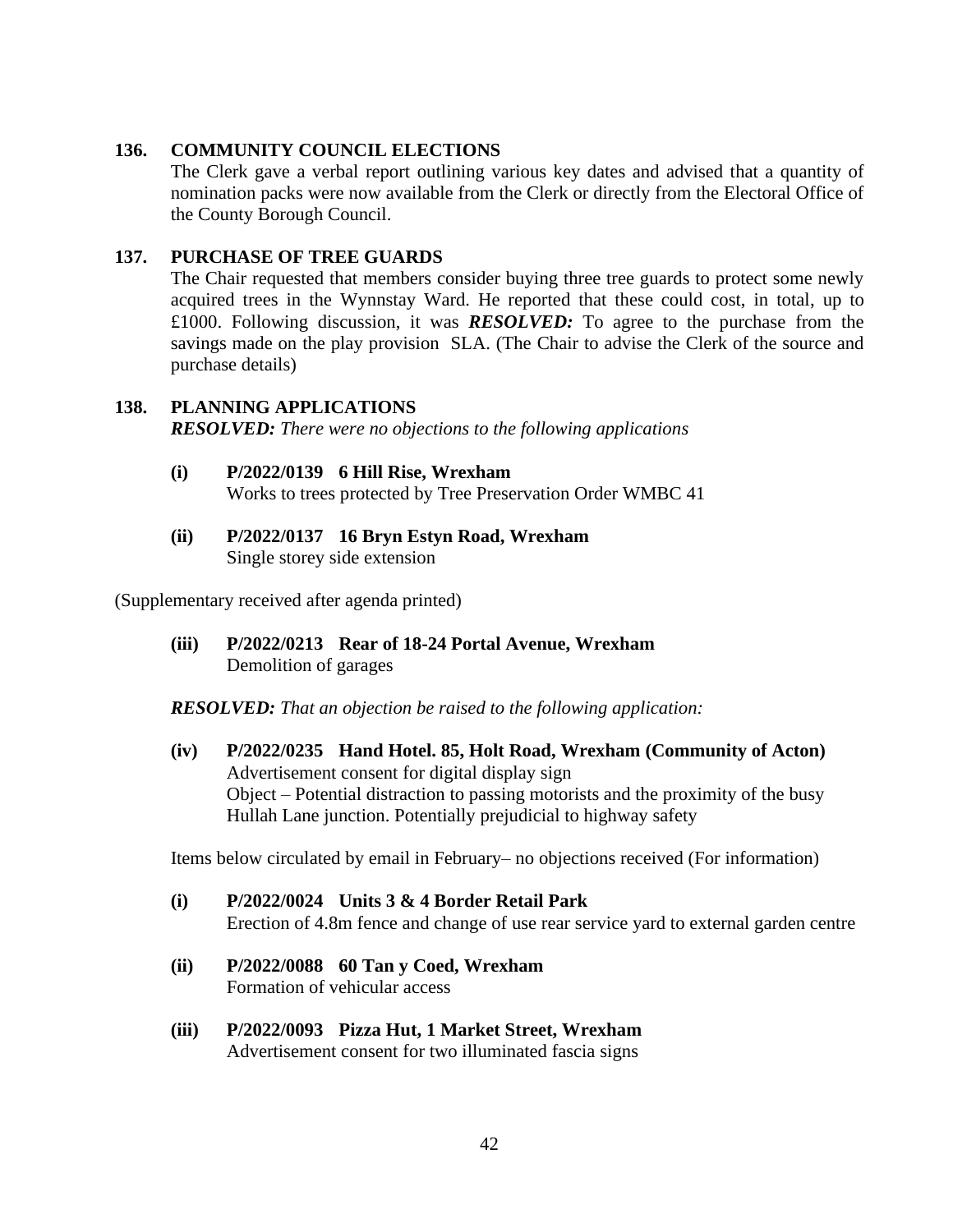# **139**. **APPLICATIONS FOR FINANCIAL ASSISTANCE**

*RESOLVED: That the Council, in accordance with its powers under S137 and 139 of the Local Government Act 1972, should incur the following expenditure which, in the opinion of the Council, is in the interests of the area or its inhabitants and will benefit them in a manner commensurate with the expenditure:* 

| Marie Curie                                 | £50  |
|---------------------------------------------|------|
| Family Friends                              | £100 |
| Llangollen Int Musical Eisteddfod           | £100 |
| Wrexham Allotment & Leisure Gardeners Assoc | £100 |

#### **140. FINANCIAL MONITORING**

The Financial Statements for period ending  $31<sup>st</sup>$  January 2022 and  $28<sup>th</sup>$  February 2022 were submitted.

*RESOLVED: That the financial statements for the periods be received and adopted.*

## **141. ACCOUNTS FOR PAYMENT**

*RESOLVED: That the accounts for payment in March 2022 be paid*

| 675.01 |
|--------|
|        |
| 60.65  |
| 12.25  |
|        |

Accounts above the line have already been paid either by direct debit or in the case of cheques, because they were deemed to be urgent or have been previously agreed)

|                                    | 7730        | <b>WCBC</b>                   | School Crossing Q3                          | 2425.00 |
|------------------------------------|-------------|-------------------------------|---------------------------------------------|---------|
|                                    | 7731        | <b>CPAG</b>                   | <b>Advice Service</b>                       | 157.00  |
|                                    | 7732        |                               | Assoc of Local Council Clerks General Admin | 10.00   |
|                                    | D.D.        | Hafren Dyfrdwy                | <b>Prince Charles Road</b>                  | 36.62   |
|                                    |             |                               |                                             |         |
|                                    | M. Morris   |                               | Sal adj (end of year)                       |         |
|                                    | L. Mills    |                               | Sal adj (end of year)                       |         |
|                                    | D. Sheridan |                               | Sal adj (end of year)                       |         |
|                                    | J. Carter   |                               | Sal adj (end of year)                       |         |
| J. Clays<br>H.M. Revenue & Customs |             |                               | Sal adj (end of year)                       |         |
|                                    |             |                               | Tax NI (Mar)                                |         |
|                                    |             | <b>Clwyd Pension Services</b> | Pension contributions (Mar)                 |         |
|                                    |             |                               |                                             |         |

#### Presented at meeting:

| 7733 Family Friends        | Donation                   | 100.00 |
|----------------------------|----------------------------|--------|
| 7734 Llangollen Eisteddfod | Donation                   | 100.00 |
| 7735 Wrexham Allotment &   |                            |        |
| Leisure Gardeners          | Donation                   | 100.00 |
| 7736 Marie Curie           | Donation                   | 50.00  |
| 7737 K. Davies             | Community Agent (expenses) | 66.34  |
|                            |                            |        |